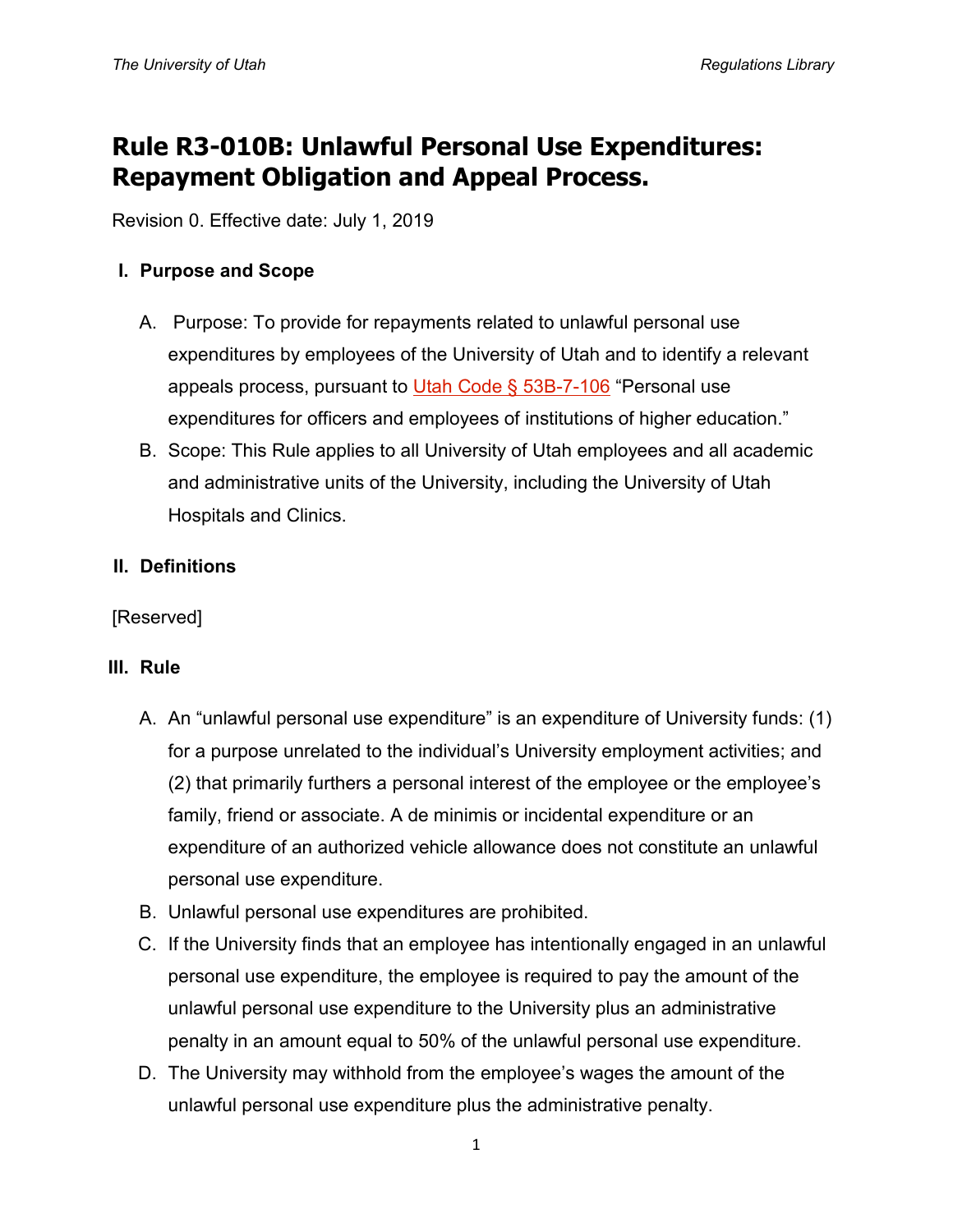- E. The University finding of an unlawful personal use expenditure should be reported to Human Resources, Internal Audit and the applicable Department Head.
- F. A University finding that an employee must repay an unlawful personal use expenditure may be appealed.
	- 1. To appeal, employee shall submit a written statement to the Chief Human Resource Officer within five (5) business days of the University's finding. The statement shall include specific information relevant to the appeal including circumstances related to the expenditure, including dates, times, locations, and individual(s) involved. When appropriate the Chief Human Resource Officer may designate another person to consider the appeal.
	- 2. If an appeal is timely submitted, the withholding of wages in section D shall not occur until after the appeal process has confirmed the violation.
	- 3. Upon completion of review the Chief Human Resource Officer or designee will issue a memorandum to the employee regarding the decision on the appeal.
- G. This rule governs repayment and appeal of repayment findings only. Nothing in this rule, including proper financial reimbursement being made, shall exempt employees from appropriate corrective/disciplinary measures. This policy does not affect an employee's grievance rights under [Policy 5-203](https://regulations.utah.edu/human-resources/5-203.php) or the Faculty Code, as applicable.
- H. This rule may be modified at any time
- I. Questions regarding this policy may be directed to Human Resources, Employee Relations: 801-581-5469.

*[Note: Parts III-IV of this Regulation (and all other University Regulations) are Regulations Resource Information – the contents of which are not approved by the Academic Senate or Board of Trustees, and are to be updated from time to time as determined appropriate by the cognizant Policy Officer and the Institutional Policy Committee, as per Policy 1-001 and Rule 1-001.]*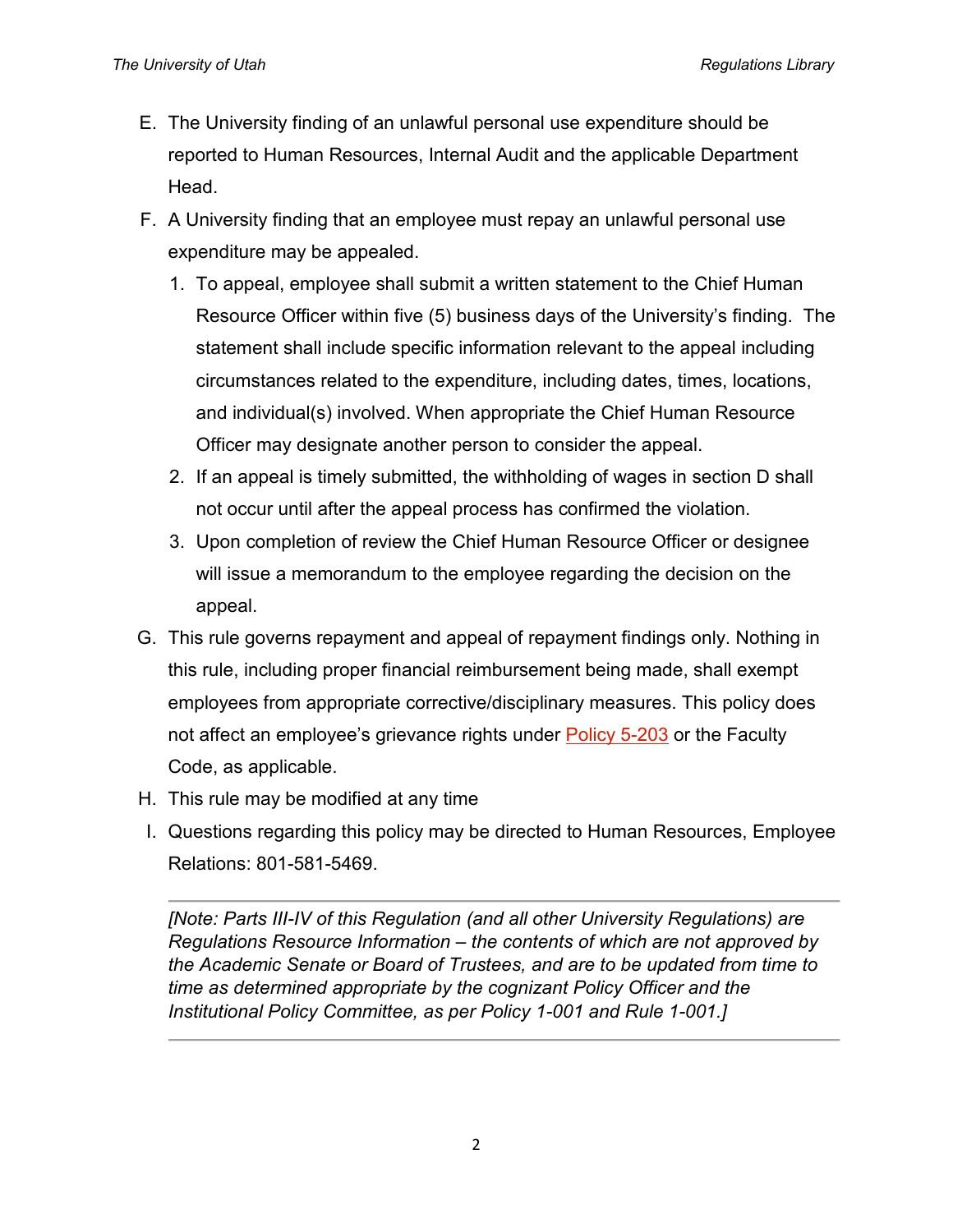#### **IV. Rules, Procedures, Guidelines, Forms and other Related Resources**

[Reserved]

#### **V. References**

[Reserved]

#### **VI. Contacts**

The designated contact officials for this Rule are:

Rule Owner (primary contact person for questions and advice): Senior Human Resources Director for Employee Relations (tel. 801-581-5469)

Rule Officer: Chief Human Resources Officer

These officials are designated by the University President or delegee, with assistance of the Institutional Policy Committee, to have the following roles and authority, as provided in University Rule 1-001:

> *"A "Policy Officer" will be assigned by the President for each University Policy, and will typically be someone at the executive level of the University (i.e., the President and his/her Cabinet Officers). The assigned Policy Officer is authorized to allow exceptions to the Policy in appropriate cases.... "*

> *"The Policy Officer will identify an "Owner" for each Policy. The Policy Owner is an expert on the Policy topic who may respond to questions about, and provide interpretation of the Policy; and will typically be someone reporting to an executive level position (as defined above), but may be any other person to whom the President or a Vice President has delegated such authority for a specified area of University operations. The Owner has primary responsibility for maintaining the relevant portions of the Regulations Library... .[and] bears the responsibility for determining which reference materials are helpful in understanding the meaning and requirements of particular Policies... ."* University Rule 1-001-III-B & E